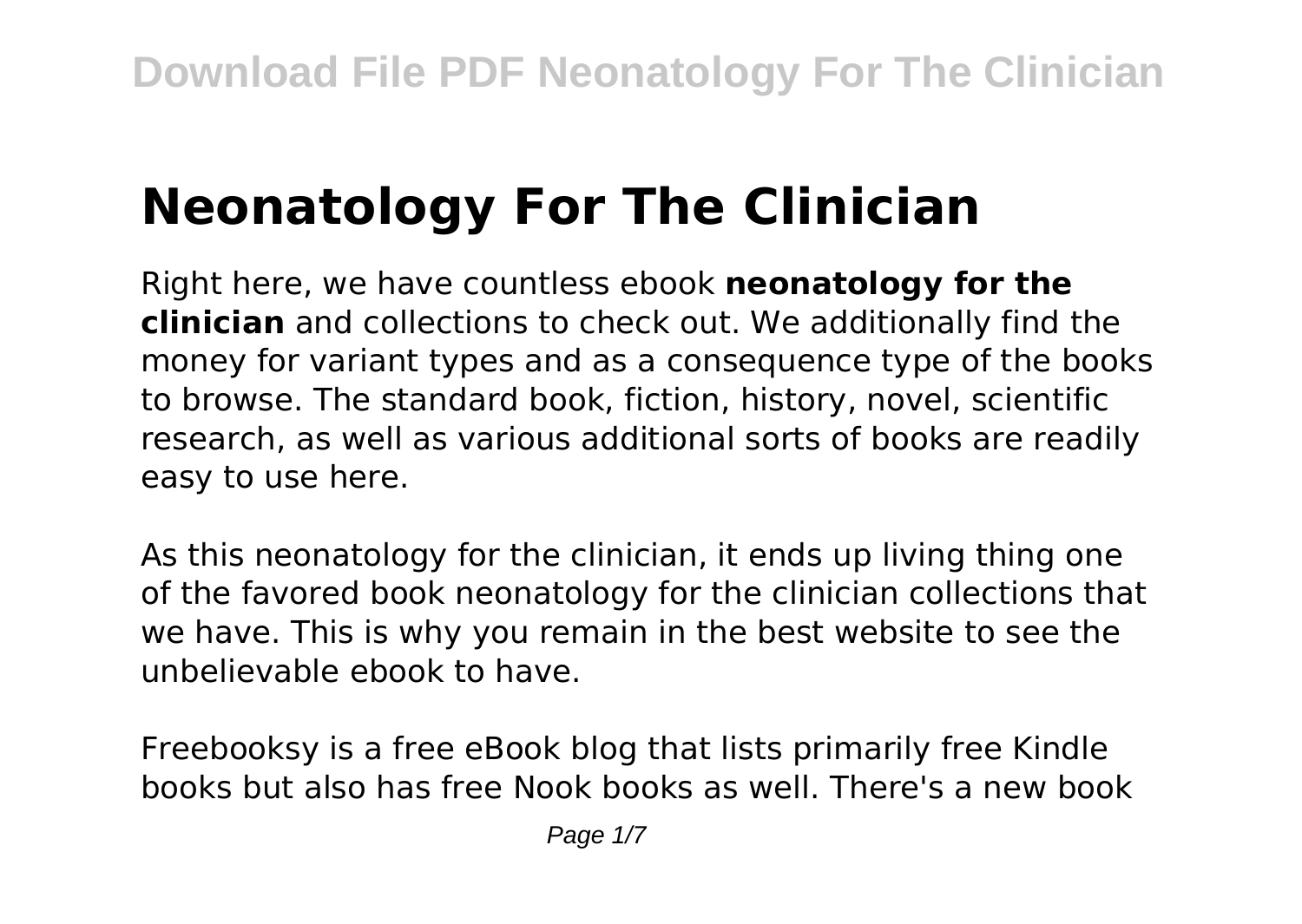listed at least once a day, but often times there are many listed in one day, and you can download one or all of them.

#### **Neonatology For The Clinician**

The reduction in SWAH's neonatal beds was first reported in Monday's Belfast Telegraph, but the decision to cut cot numbers and move solely to emergency and stabilisation services ...

## **Enniskillen: Neonatal unit cuts ongoing due to nurse shortages**

A new device to prevent skin injuries to babies in neonatal intensive care units has been successfully trialed in a study led by Dr. Deborah Harris, a neonatal nurse practitioner at Te Herenga ...

## **Skin injuries to babies in neonatal care could be avoided** with new splint, trial shows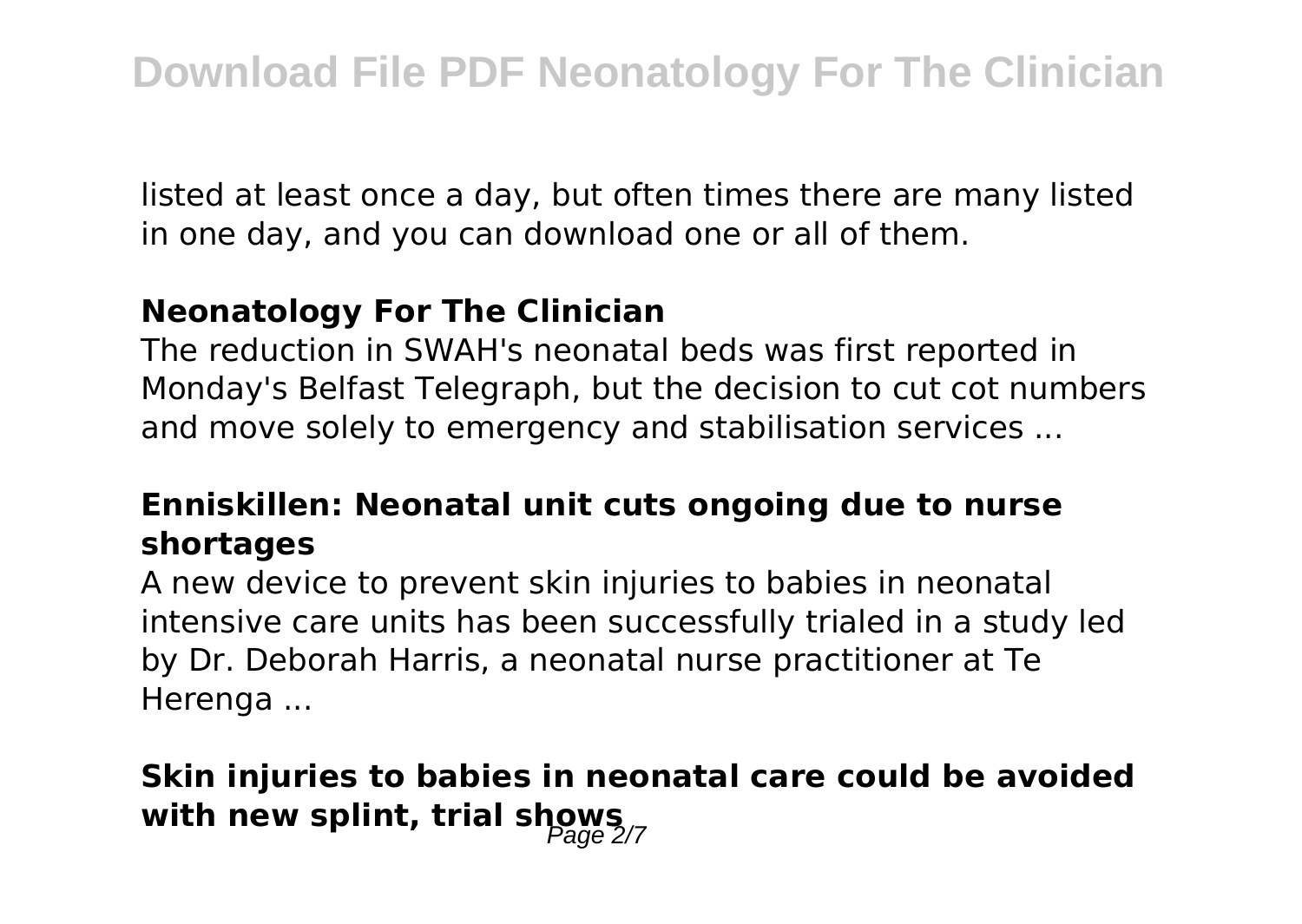The app, called neoSCB, was developed by clinicians and engineers at UCL ... of the white part of the eye (sclera)—a sign of neonatal jaundice. Analysing the yellowness of the eye just by ...

## **App detecting jaundice in babies a success in first major clinical trial**

Howard County General Hospital, Johns Hopkins Medicine, announces the appointment of David E. Kanter, M.D., as medical director of the NICU.

## **Kanter Named Medical Director of Neonatal Intensive Care Unit**

The pacifier, created by Washington State University researchers, wirelessly monitors electrolyte levels of NICU babies, according to a new study.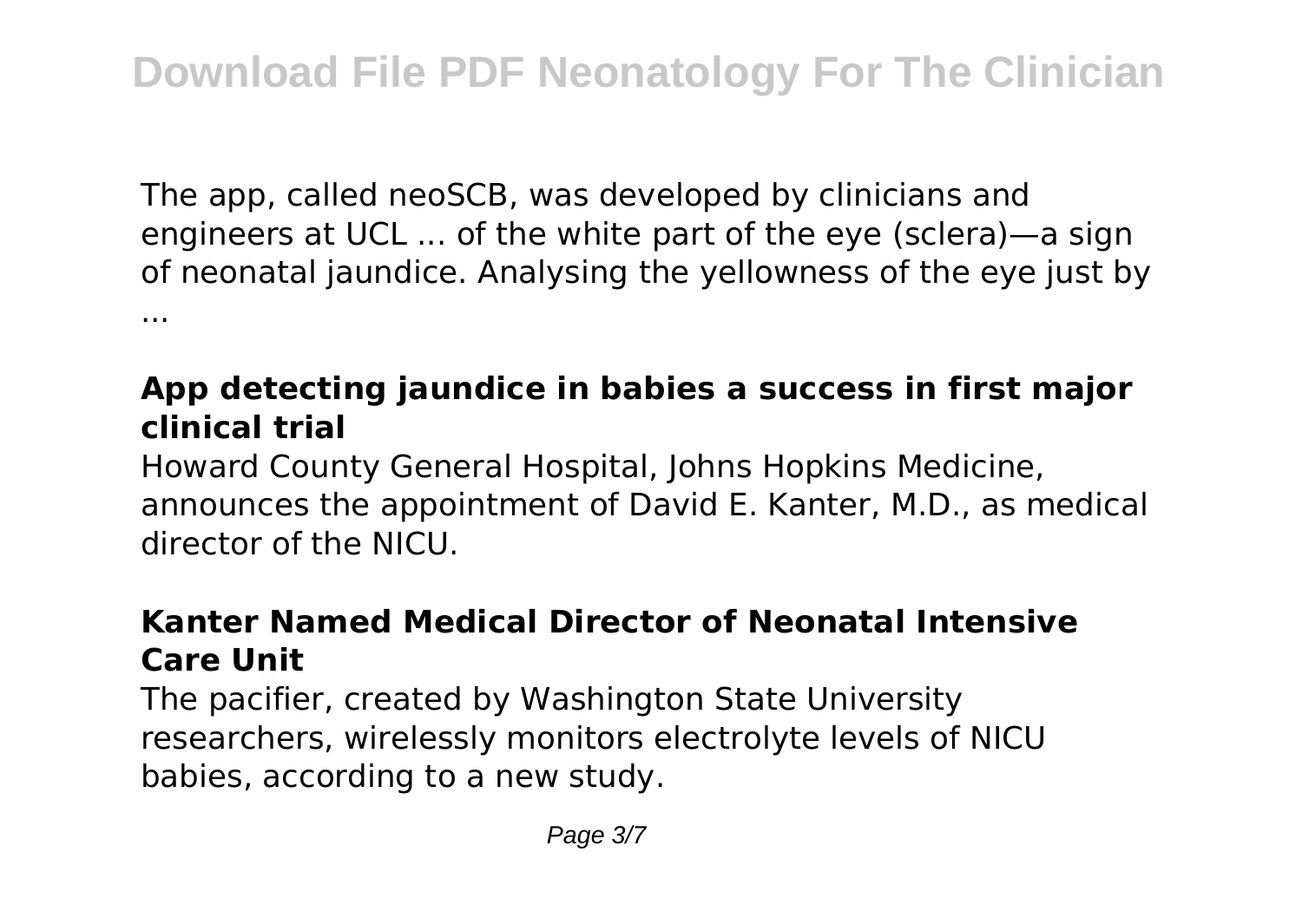#### **Smart pacifiers made for NICU babies could mean fewer blood draws, researchers say**

The pacifier, created by Washington State University researchers, wirelessly monitors electrolyte levels of NICU babies, according to a new study.

#### **Parents of premature infants get lifeline with nurses when baby leaves the hospital**

Clinical data curation and evaluation ongoing; Follow-up rate of 77% fully meets expectations (70-80%) Final HIE biomarker panel validation data expected by end of Q3-2022; Cologn ...

#### **Neonatal Diagnostics Company InfanDx AG Completes Two-Year Patient Follow-Up in BANON Study**

Oak Hill Bio ("Oak Hill"), a clinical-stage neonatology and rare disease therapeutics company developing life-changing medicines for extremely preterm infants and patients suffering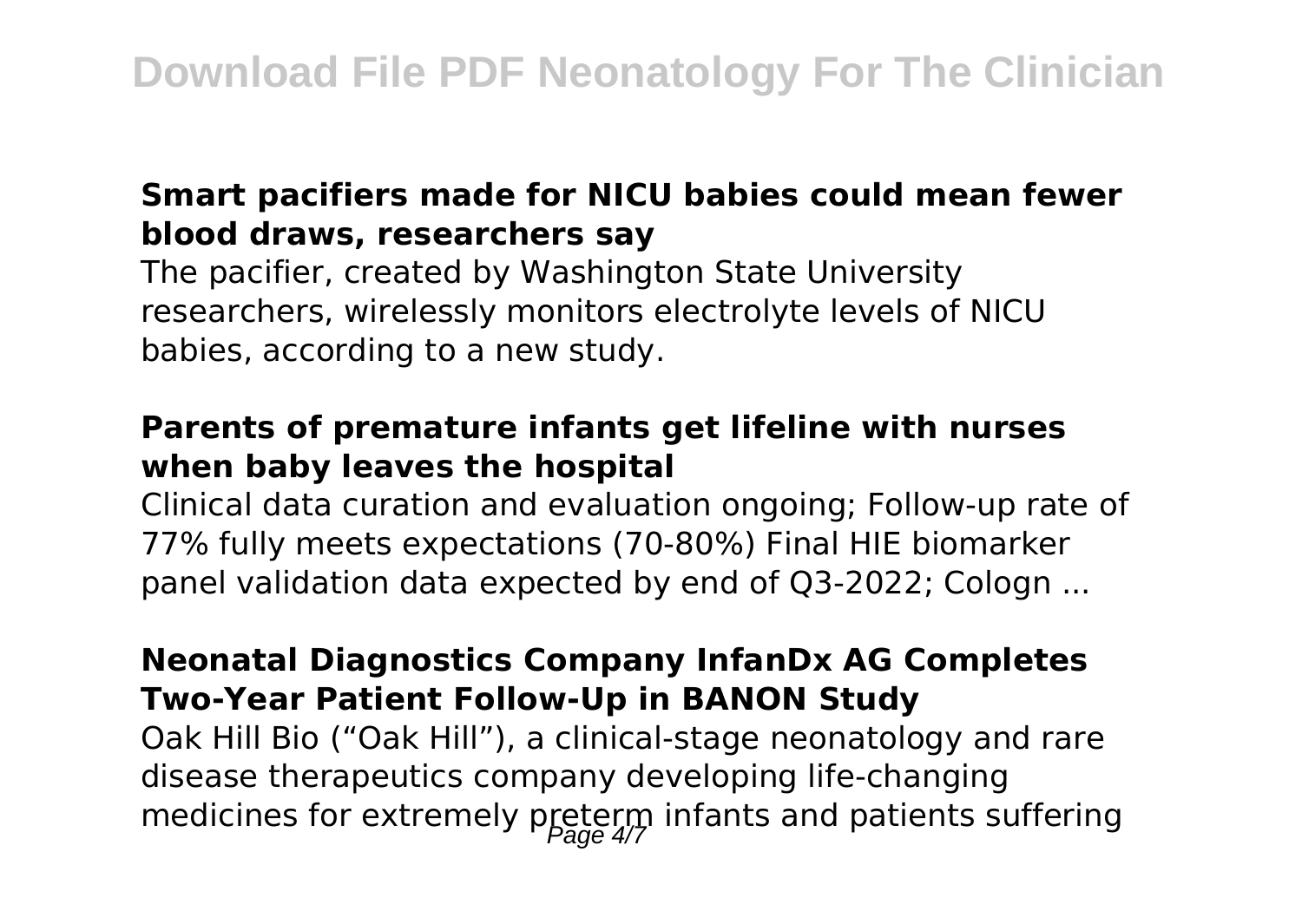from rare ...

#### **Oak Hill Bio Sponsors Industry Symposium at International Conference on Clinical Neonatology**

The researchers published their findings in an article in Biosensors and Bioelectronics, entitled "Smart bioelectronic pacifier for real-time continuous monitoring of salivary e ...

#### **The Latest In Neonatal Care: A "Smart" Pacifier**

The neonatal thermoregulation industry has taken the spotlight in healthcare sector with the advanced monitoring systems for neonates gaining traction.

#### **Neonatal Thermoregulation Market Comprehensive Shares, Historical Trends And Forecast By 2031**

The result sheds light on policy relevance and suggests new policy prescriptions such as close monitoring of at-risk babies ...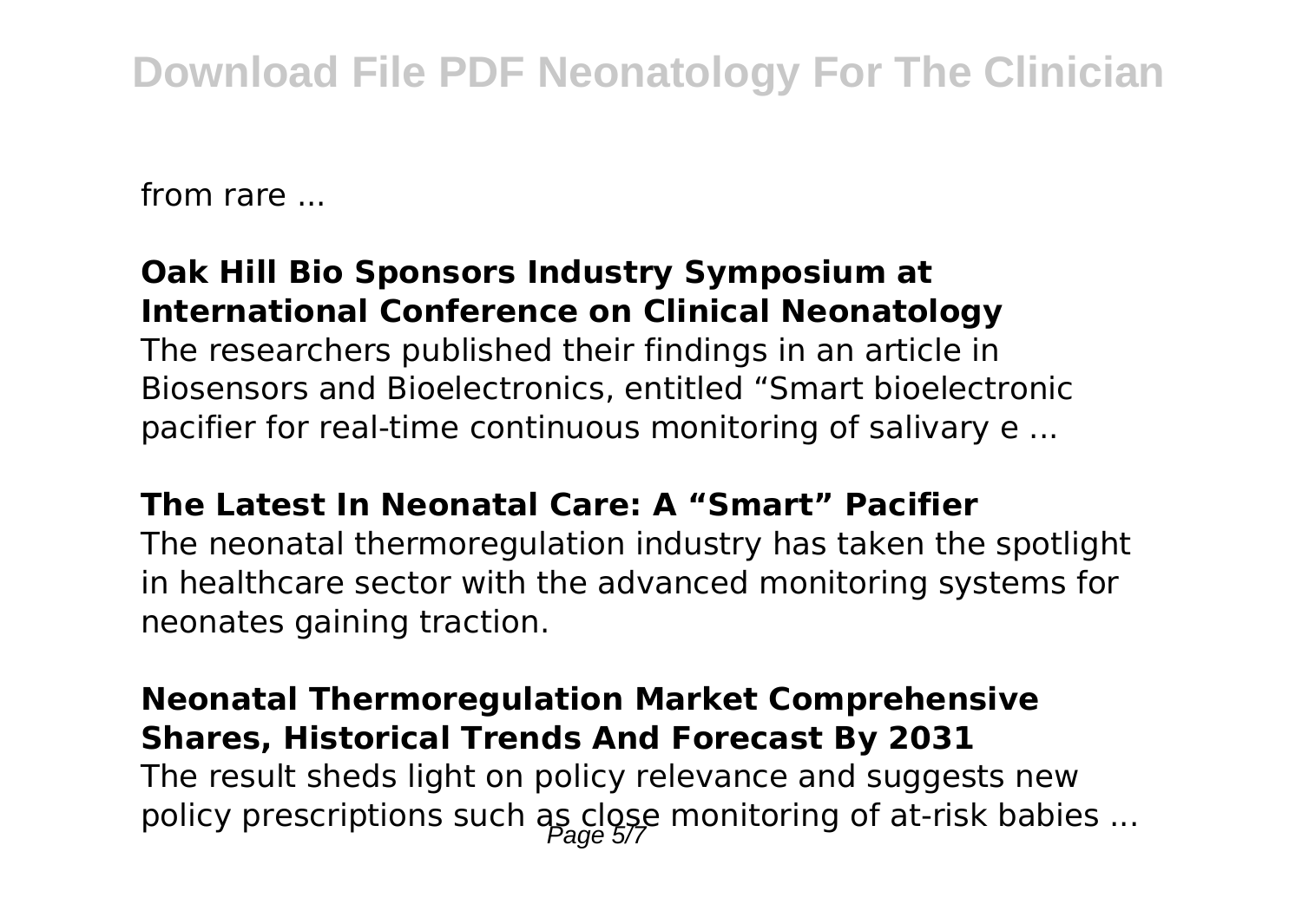### **India-US collaboration for neonatal and infant mortality predictors using machine learning**

A team of top clinicians specialising in neonatal respiratory disease, and led by SIME Diagnostics co-founder Professor Henrik Verder, have completed a comprehensive review of diagnostic and treatment ...

## **Early prediction of newborn Chronic Lung Disease is urgently needed for effective treatment**

IIT Jodhpur, Western Michigan University researchers identified early warning indicators like observable biological characteristics using machine learning techniques.

**IIT Jodhpur, Western Michigan University develop early warning signs for neonatal, infant mortality** based UConn Health's neonatal intensive care unit will replace